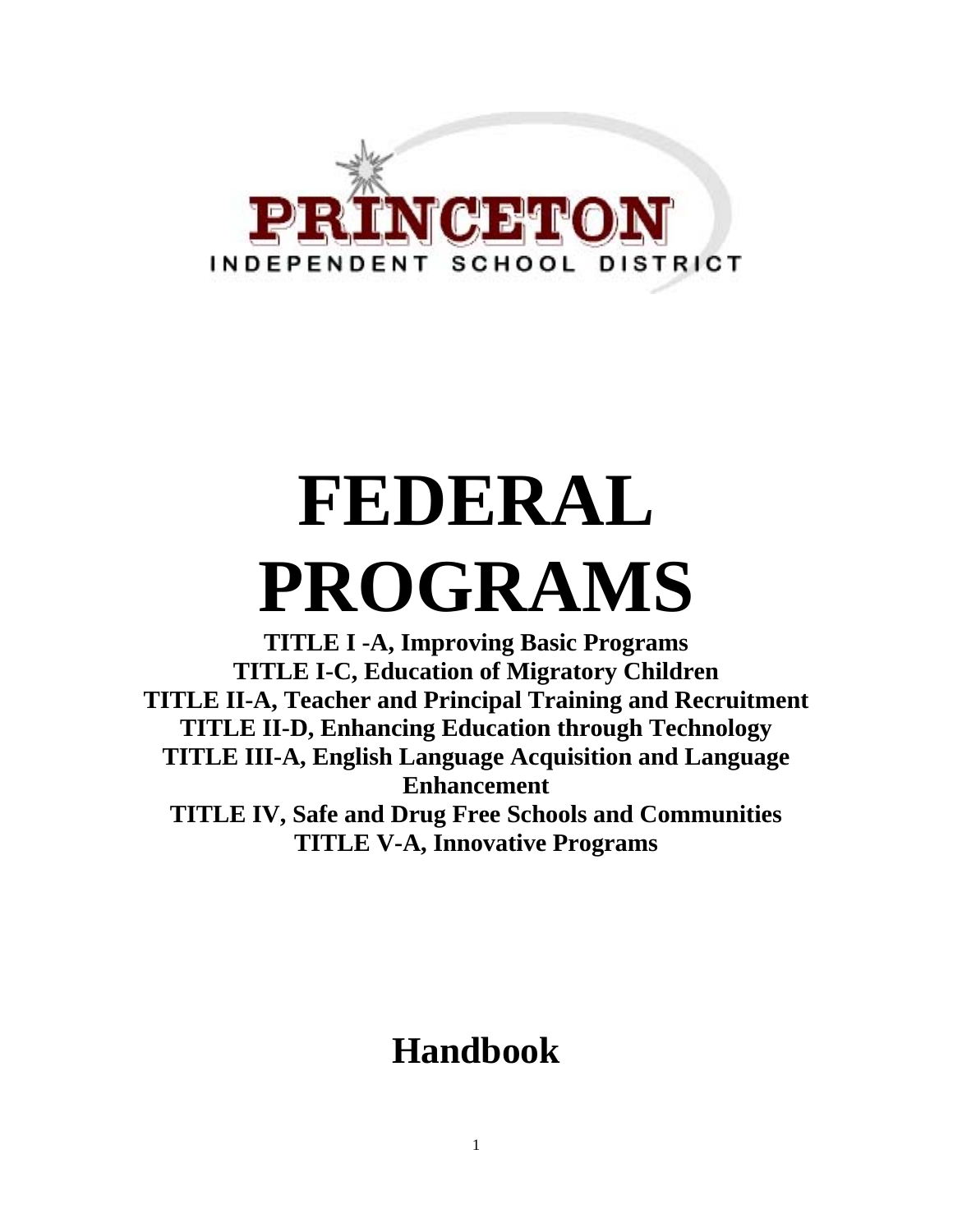### **Table of Contents**

|                                                                           | $\overline{\mathbf{4}}$ |
|---------------------------------------------------------------------------|-------------------------|
|                                                                           |                         |
|                                                                           |                         |
|                                                                           |                         |
|                                                                           |                         |
|                                                                           |                         |
|                                                                           |                         |
|                                                                           |                         |
|                                                                           |                         |
|                                                                           |                         |
|                                                                           |                         |
|                                                                           |                         |
|                                                                           | 14                      |
|                                                                           |                         |
|                                                                           |                         |
|                                                                           |                         |
|                                                                           |                         |
|                                                                           |                         |
|                                                                           |                         |
|                                                                           |                         |
| Title III, Part A - English Language Acquisition and Language Enhancement | <b>16</b>               |
|                                                                           |                         |
|                                                                           |                         |
|                                                                           |                         |
|                                                                           | 18                      |
|                                                                           | <b>18</b>               |
|                                                                           | <b>18</b>               |
|                                                                           | 18                      |
|                                                                           | 19                      |
| Goals                                                                     | 19                      |
|                                                                           | 19                      |
|                                                                           | 20                      |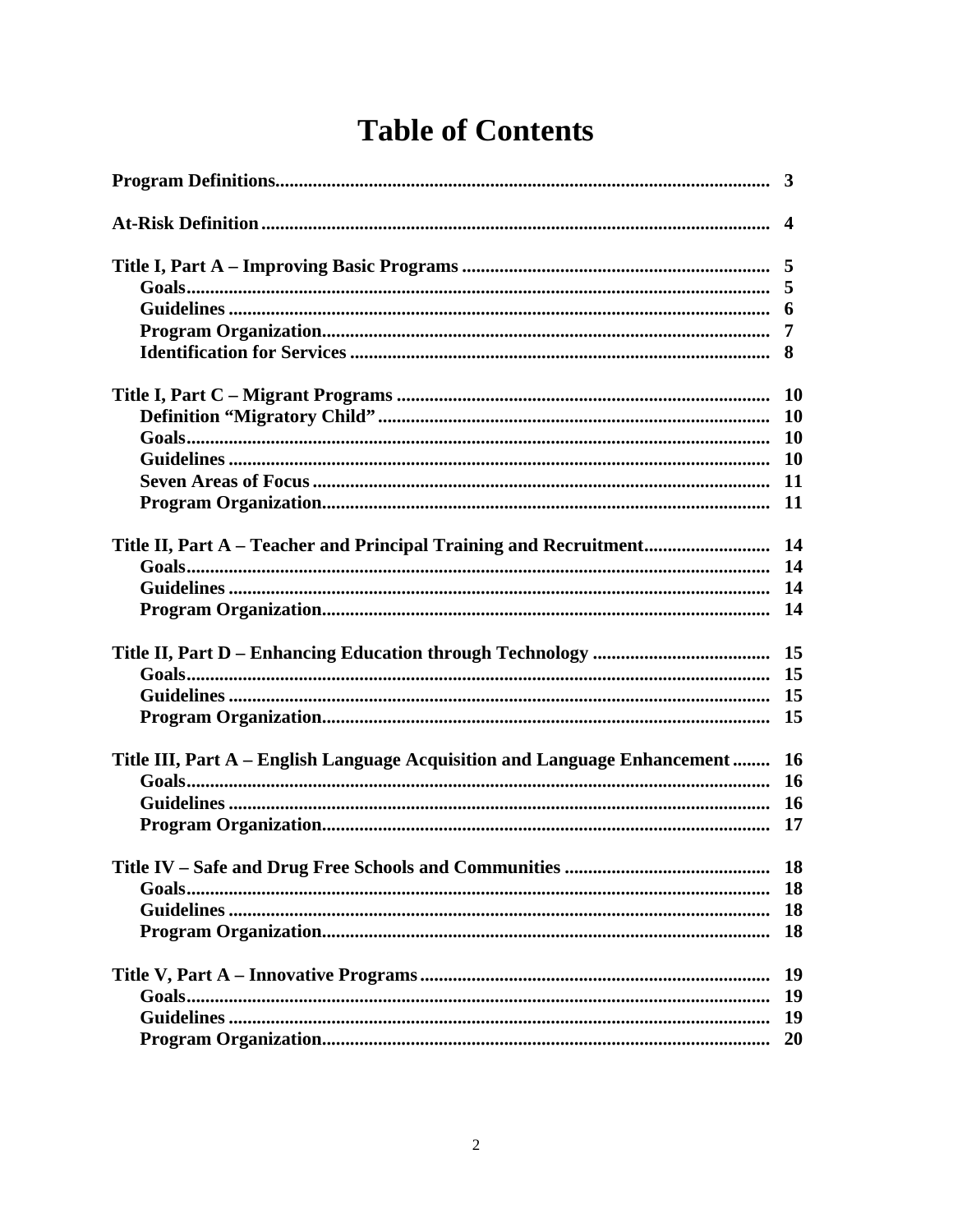### **FEDERAL TITLE PROGRAMS**

#### **Definitions**

#### **Title I, Part A – Improving Basic Programs**

A federal program whose goal is to improve teaching and learning and to enable participants to meet the challenging State performance standards that all children are expected to master as measured by Adequate Yearly Progress (AYP). Programs may follow one of two designs, the schoolwide program or the targeted assistance program.

#### **Title I, Part C – Education of Migratory Children**

A federal program that provides supplemental financial assistance for programs benefiting children of migrant agriculture or agriculture-related workers and children of migrant fishermen.

#### **Title II, Part A – Teacher and Principal Training and Recruitment**

A federal program that provides supplemental financial assistance designed to increase student academic achievement through improving teacher and principal quality and increasing the number of highly qualified teachers in classrooms and highly qualified principals and assistant principals in schools.

#### **Title II, Part D – Enhancing Education through Technology**

A federal program that provides supplemental financial assistance for the implementation and support of a comprehensive system that effectively uses technology in elementary and secondary schools to improve student academic achievement.

#### **Title III, Part A – English Language Acquisition and Language Enhancement**

A federal program that provides supplemental financial assistance for programs designed to improve the education of limited English proficient children, by assisting the children to learn English, and meet challenging State academic content and student achievement standards.

#### **Title IV, Part A – Safe and Drug Free Schools and Communities**

A federal program that provides financial assistance for the development of ageappropriate comprehensive violence and drug/alcohol prevention programs.

#### **Title V, Part A – Innovative Programs**

A federal program that provides supplemental financial assistance for the implementation or expansion of programs designed to improve student, teacher, and school performance.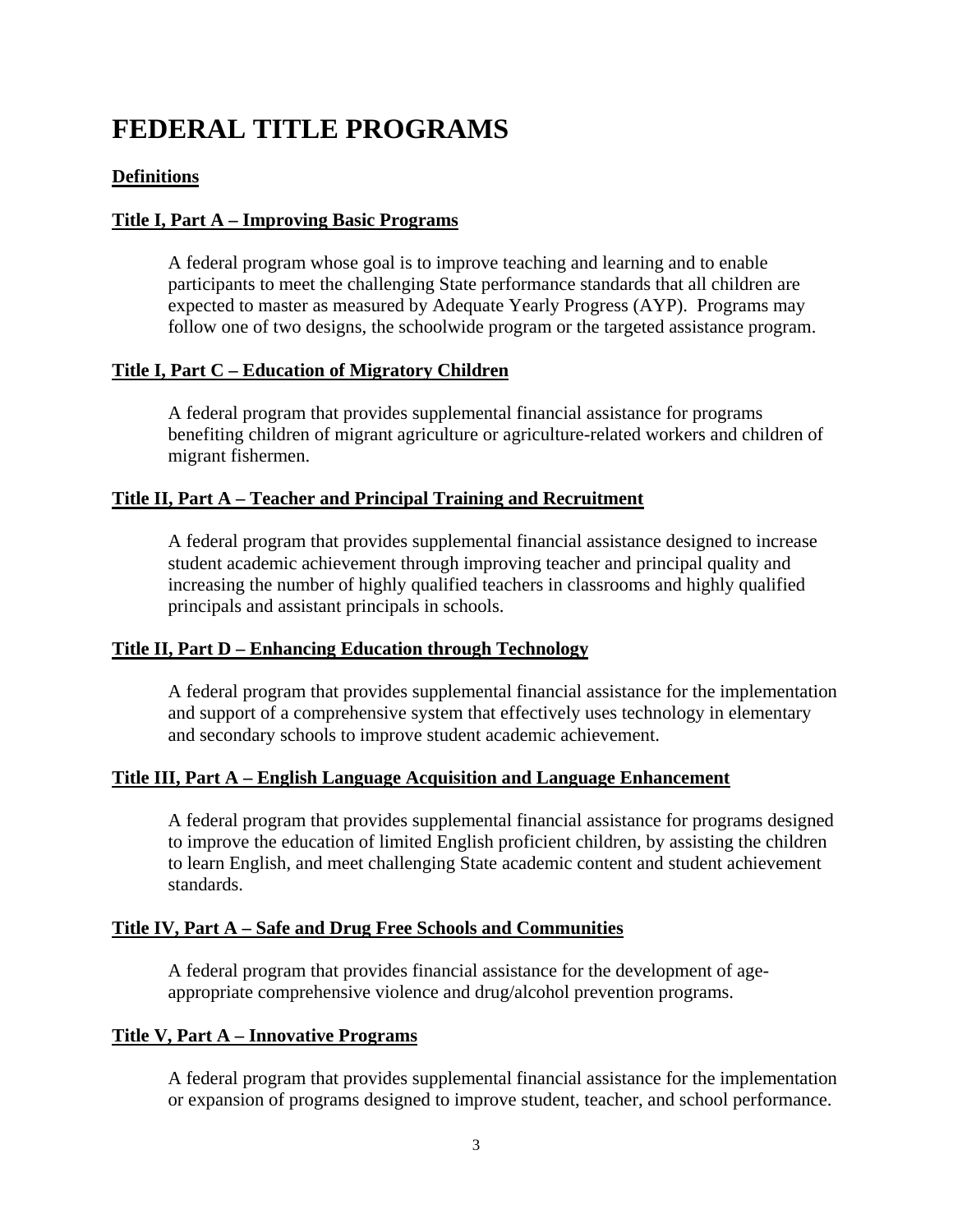#### **At-Risk Students**

"Student at risk of dropping out of school" includes each student who is under 21 years of age and who:

- 1) If the student is in pre-kindergarten, kindergarten, or grade 1, 2, or 3, did not perform satisfactorily on a readiness test or assessment instrument administered during the current school year;
- 2) If the student is in grade 7, 8, 9, 10, 11, or 12, did not maintain an average equivalent to 70 on a scale of 100 in two or more subjects in the foundation curriculum during a semester in the preceding or current school year or is not maintaining such an average in two or more subjects in the foundation curriculum in the current semester;
- 3) Was not advanced from one grade level to the next for one or more school years;
- 4) Did not perform satisfactorily on a State assessment instrument and who has not in the previous or current school year subsequently performed on that instrument or another appropriate instrument at a level equal to at least 110 percent of the level of satisfactory performance on that instrument;
- 5) Is pregnant or is a parent;
- 6) Has been placed in an alternative education program under Education Code 37.006 during the preceding or current school year;
- 7) Has been expelled during the preceding or current school year;
- 8) Is currently on parole, probation, deferred prosecution, or other conditional release;
- 9) Was previously reported through the Public Education Information Management System (PEIMS) to have dropped out of school;
- 10) Is a student of limited English proficiency, as defined by Section 29.052;
- 11) Is in the custody or care of the Department of Protective and Regulatory Services or has, during the current school year, been referred to the department by a school official, officer of the juvenile court, or law enforcement official;
- 12) Is homeless, as defined by 42 U.S.C. 11302 and its subsequent amendments; or
- 13) Resided in the preceding school year or resides in the current school year in a residential placement facility in the District, including a detention facility, substance abuse treatment facility, emergency shelter, psychiatric hospital, halfway house, or foster group home.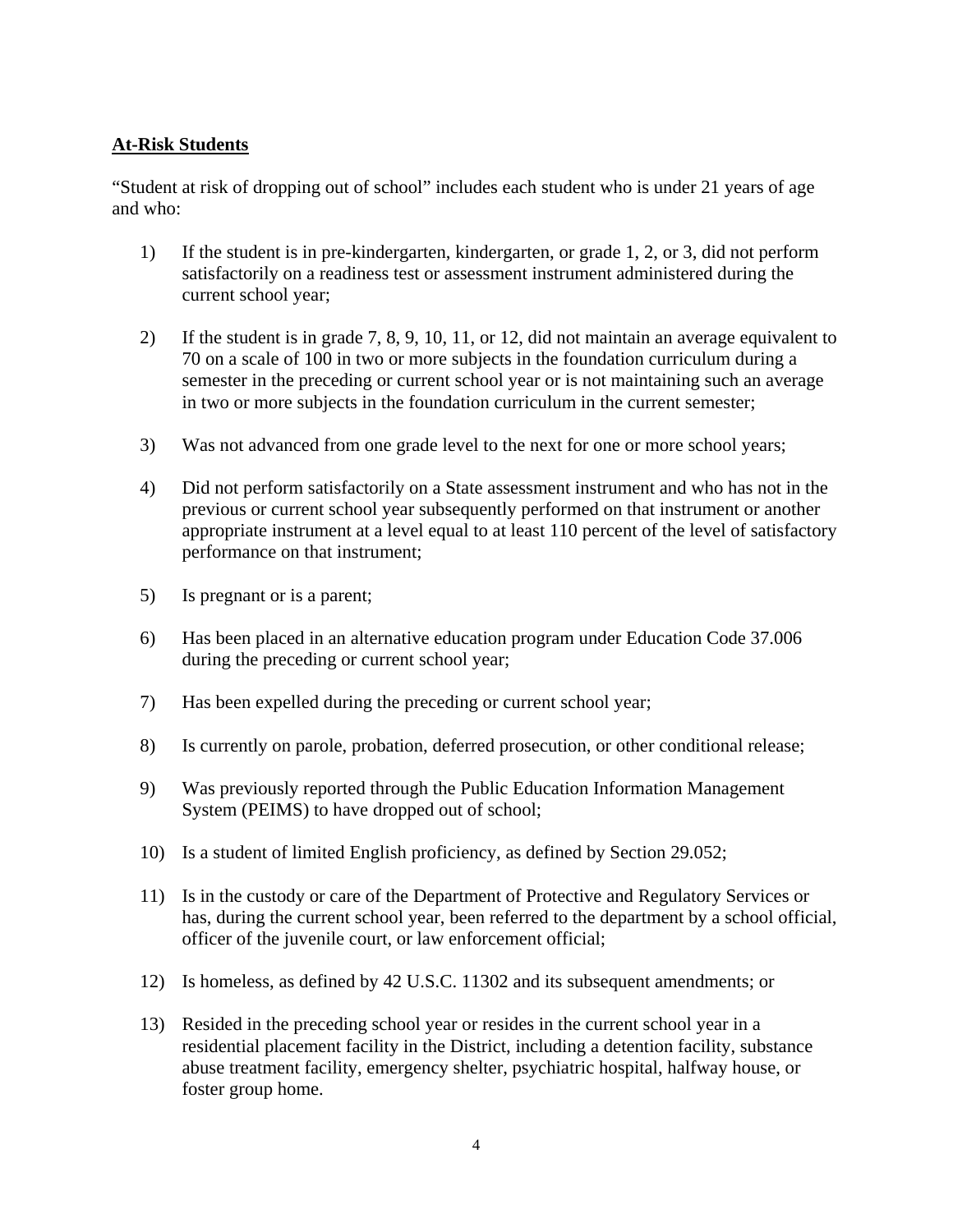# **Title I, Part A Improving Basic Programs**

#### **Goals Title I, Part A**

Princeton ISD is dedicated to ensuring that all children have a fair, equal, and significant opportunity to obtain a high-quality education and reach, at a minimum, proficiency on challenging State academic achievement standards and State academic assessments. This goal can be accomplished by:

- Ensuring that high-quality academic assessments, accountability systems, teacher preparation and training, curriculum, and instructional materials are aligned with challenging State academic standards so that students, teachers, parents, and administrators can measure progress against common expectations for student academic achievement;
- Meeting the educational needs of low-achieving children;
- Closing the achievement gap between high- and low-performing children, especially the achievement gaps between minority and non-minority students, and between disadvantaged children and their more advantaged peers;
- **Providing children an enriched and accelerated educational program, including the use of** school-wide programs or additional services that increase the amount and quality of instructional time;
- Promoting school-wide reform and ensuring the access of children to effective, scientifically based instructional strategies and challenging academic content;
- Significantly elevating the quality of instruction by providing staff with substantial opportunities for professional development;
- Coordinating services under all parts of this title with each other and with other educational services;
- Affording parents substantial and meaningful opportunities to participate in the education of their children.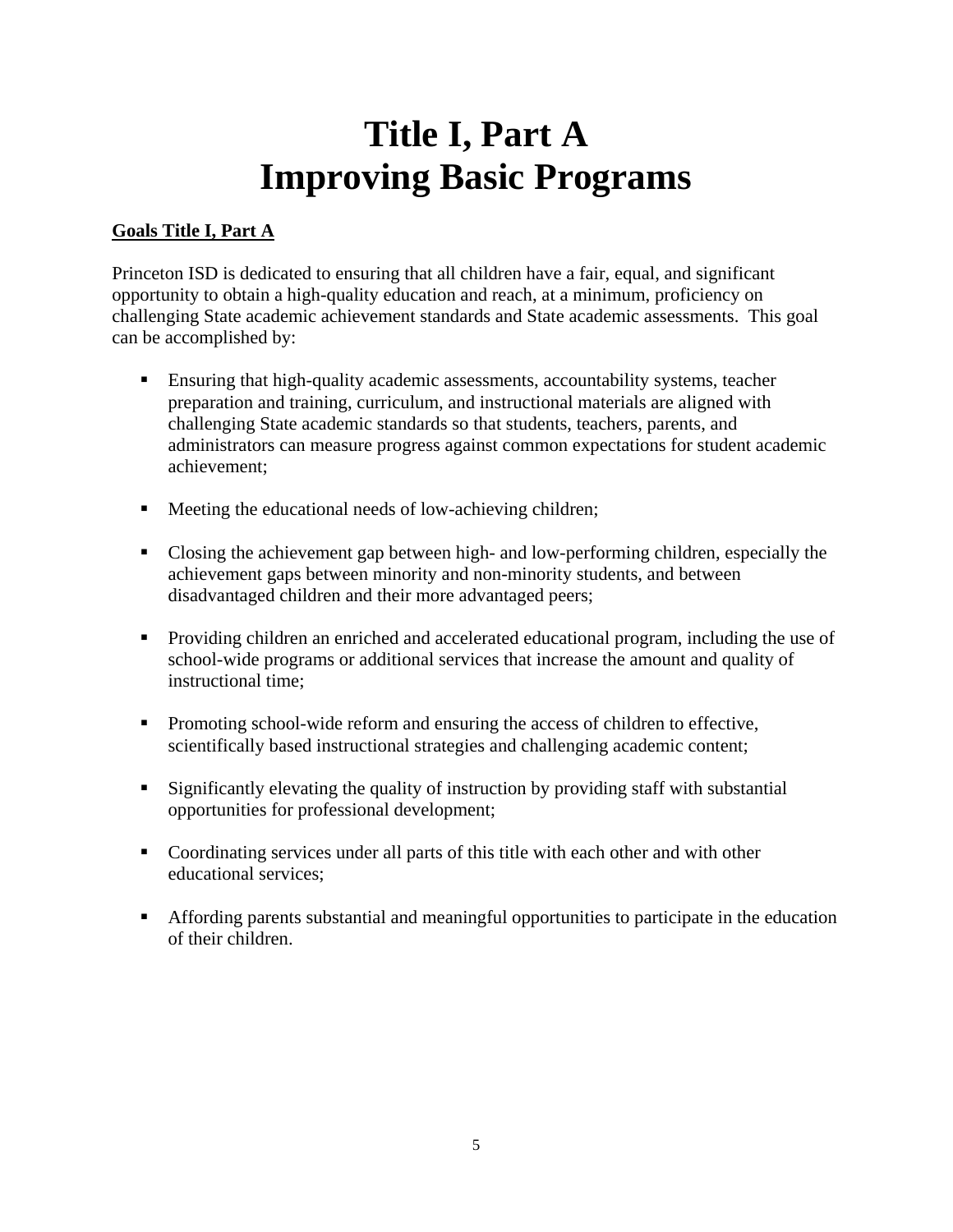#### **Guidelines Title I, Part A**

- 1. Implement as a Schoolwide Program on Lacy Elementary, Godwin Elementary, and Huddleston Intermediate Campuses, utilizing the components of a School-wide Program *(Title I, Part A, Section 1114)* as listed:
	- A comprehensive needs assessment.
	- Schoolwide reform strategies.
	- **Instruction by a highly qualified staff.**
	- **Professional development opportunities.**
	- Strategies to attract high-quality highly qualified teachers.
	- **Strategies to increase parental involvement.**
	- Strategies to assist Pre-School children in transition from early childhood programs.
	- Strategies to involve teachers in decisions regarding the use of additional student assessments.
	- Activities to ensure that students who experience academic difficulty be provided additional assistance.
	- Coordination and integration of Federal, State and local services and programs.
- 2. Perform an annual review of the Title I Program to determine whether the school is meeting Adequate Yearly Progress standards within the No Child Left Behind Act of 2001.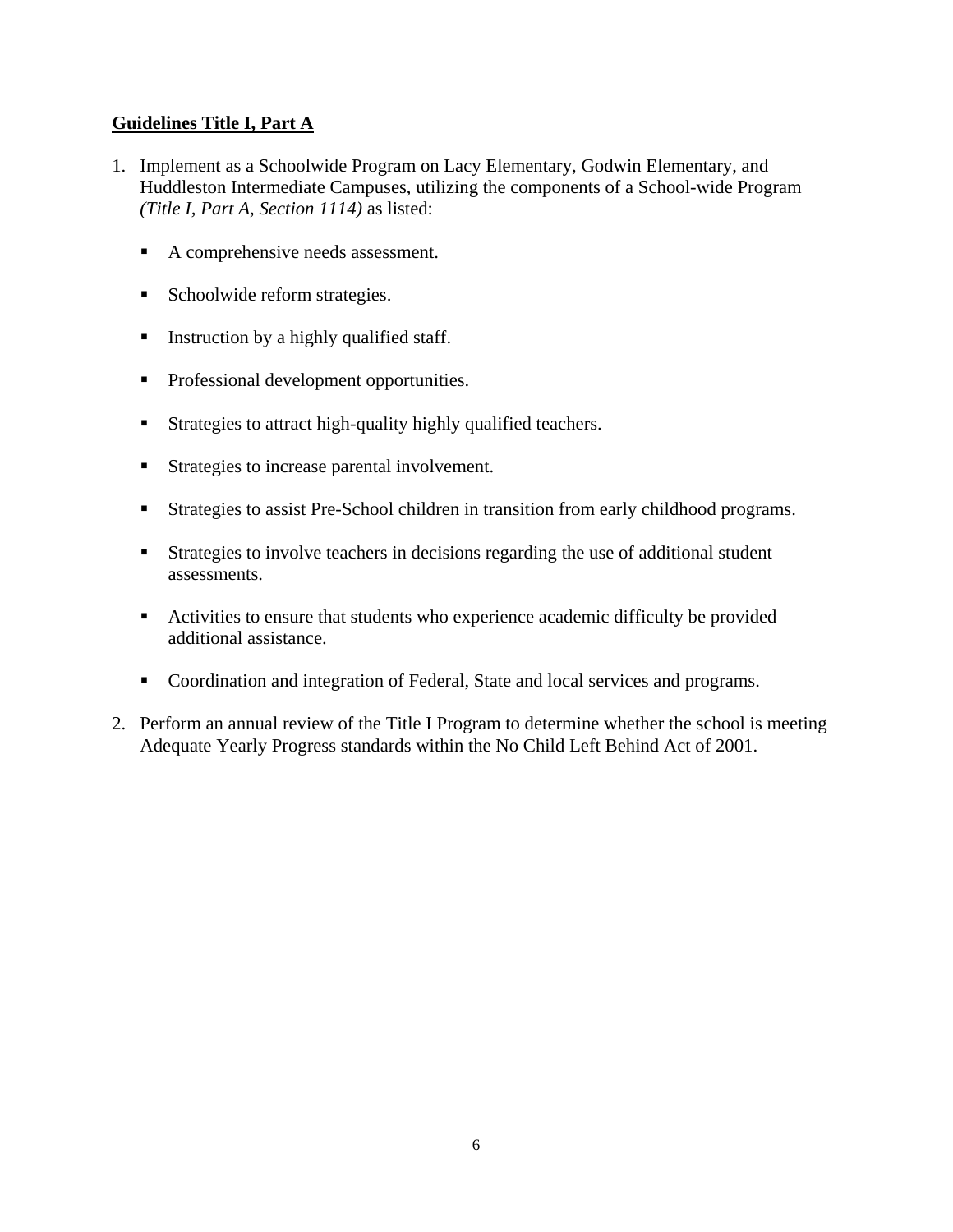#### **Program Organization Title I, Part A**

Princeton ISD provides services to students who indicate a need for assistance in meeting the State and local performance standards in the areas of reading/language arts, math and science. The Title I, Part A program is in addition to the regular high-quality curriculum, and is designed to accelerate student learning. Students are served through a school-wide program in an effort to meet the needs of all students. Princeton ISD serves students during specified times during the regular daily schedule. Students will receive direct teacher instruction using a variety of teaching methodologies and effective, research-based strategies. Students will also use computer-based instruction in the areas of reading/language arts, math and science.

### Kindergarten – 4<sup>th</sup> Grade

- **Title I services are offered in Kindergarten**  $4<sup>th</sup>$  Grade in the area of Reading through a pull out program. Strategies utilized by the Title I teachers include:
	- ❖ Guided Reading
	- Stevenson Reading Program
	- Scientifically Based Reading Strategies
	- Reading Recovery ( $1<sup>st</sup>$  Grade Only)

### $5<sup>th</sup> - 6<sup>th</sup>$  Grade

**Title I** services are offered in  $5<sup>th</sup>$  and  $6<sup>th</sup>$  Grades in the areas of Reading, Math, and Science. Students are scheduled with the Title I teacher in lieu of an elective. An after school section is offered to provide students the opportunity to receive Title I services and their choice of electives.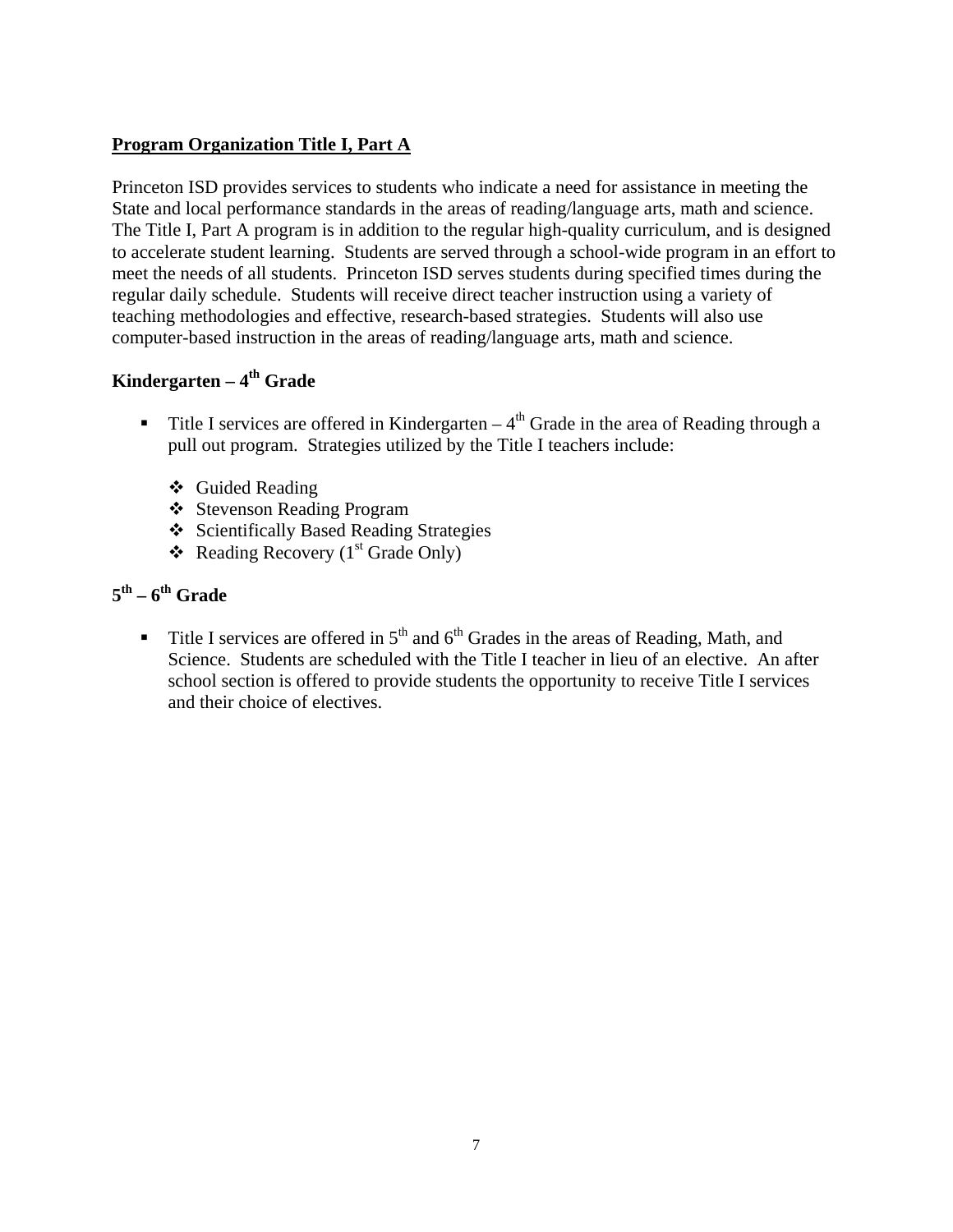#### **Identification for Title I Services**

Kindergarten –  $6<sup>th</sup>$  Grade Students are identified for Title I services on an on-going basis utilizing a number of assessments and other data. All Title I students will be referred and monitored through the campus student support team (SST).

#### **Kindergarten**

- Local assessment at beginning of year
- **Texas Primary Reading Inventory (TPRI) is administered at the start of**  $2^{nd}$  **semester, all** students classified as "Still Developing" will receive Title I services
- Local six-week assessments

#### **1st and 2nd Grades**

- Texas Primary Reading Inventory (TPRI) is administered at the beginning, middle, and end of the school year, all students classified as "Still Developing" will receive Title I services
- $\blacksquare$  Local six-week assessments

#### **3rd Grade**

- Texas Assessment of Knowledge and Skills (TAKS) is administered to students during the 2nd Semester each year, in the areas of Reading and Math, with re-tests for the Reading portion being offered during the Spring and Summer. Students that do not meet the State standard in the area of Reading on the  $1<sup>st</sup>$  administration will receive Title I services. Students that do not meet 110% of State standard on the Reading re-tests will continue to receive Title I services
- Local six-week assessments

### **4th Grade**

- Texas Assessment of Knowledge and Skills (TAKS) is administered to students during the 2nd Semester each year, in Reading, Writing, and Math. Students not meeting the state standard in the area of Reading will receive Title I services
- Local six-week assessments

### **5th Grade**

- Texas Assessment of Knowledge and Skills (TAKS) is administered to students during the  $2<sup>nd</sup>$  Semester each year, in Reading, Math, and Science, with re-tests for the Reading and Math portions being offered during the Spring and Summer. Students not meeting the State standard on the  $1<sup>st</sup>$  administration, in the areas of Reading, Math, or Science will receive Title I services. Students that do not meet 110% of State standard, in the areas of Reading or Math, on re-tests will continue to receive Title I services
- Local six-week assessments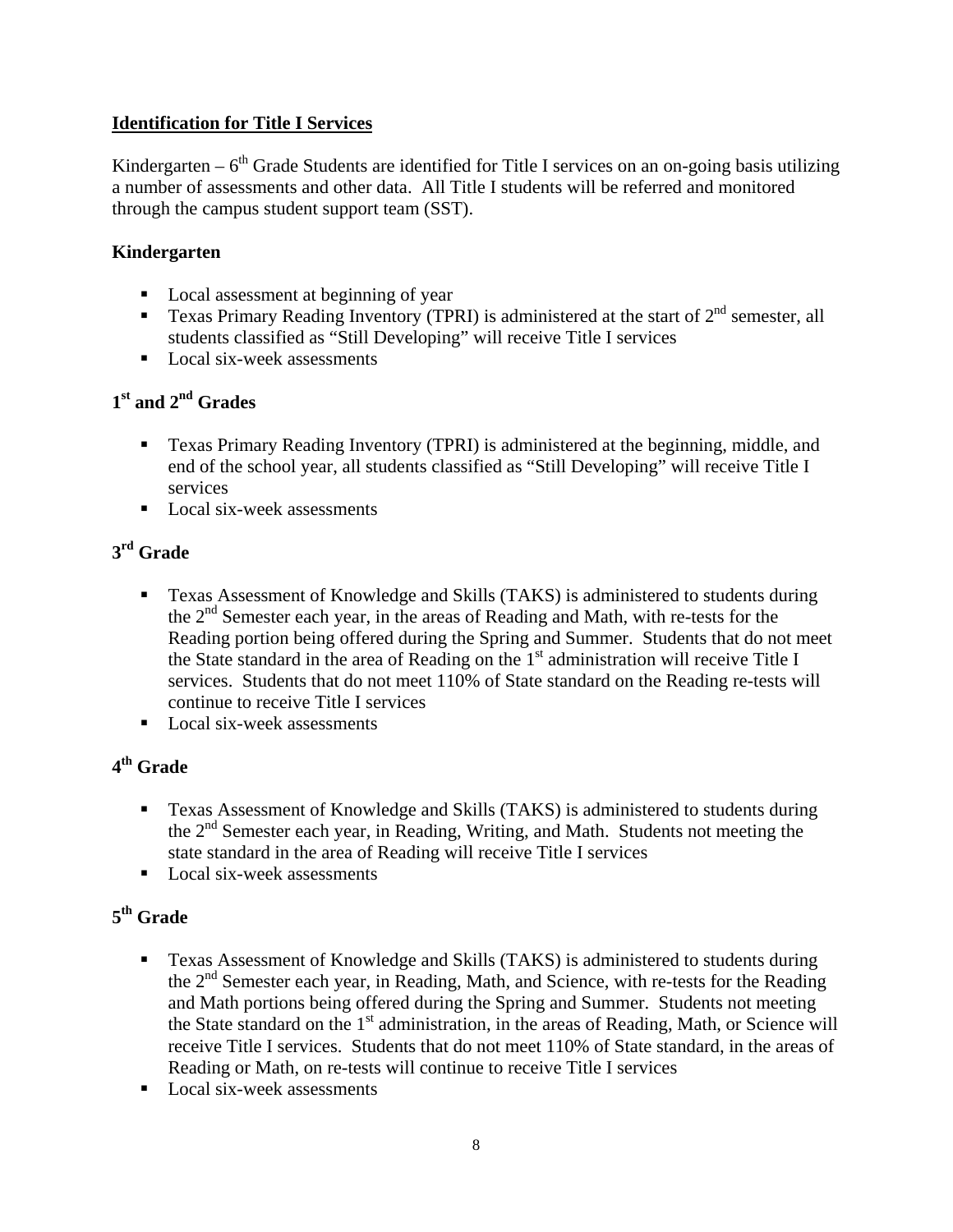### **6th Grade**

- **Texas Assessment of Knowledge and Skills (TAKS) is administered to students during** the  $2<sup>nd</sup>$  Semester each year, in Reading and Math. Students that do not meet the State standard in the areas of Reading or Math will receive Title I services
- **Local six-week assessments**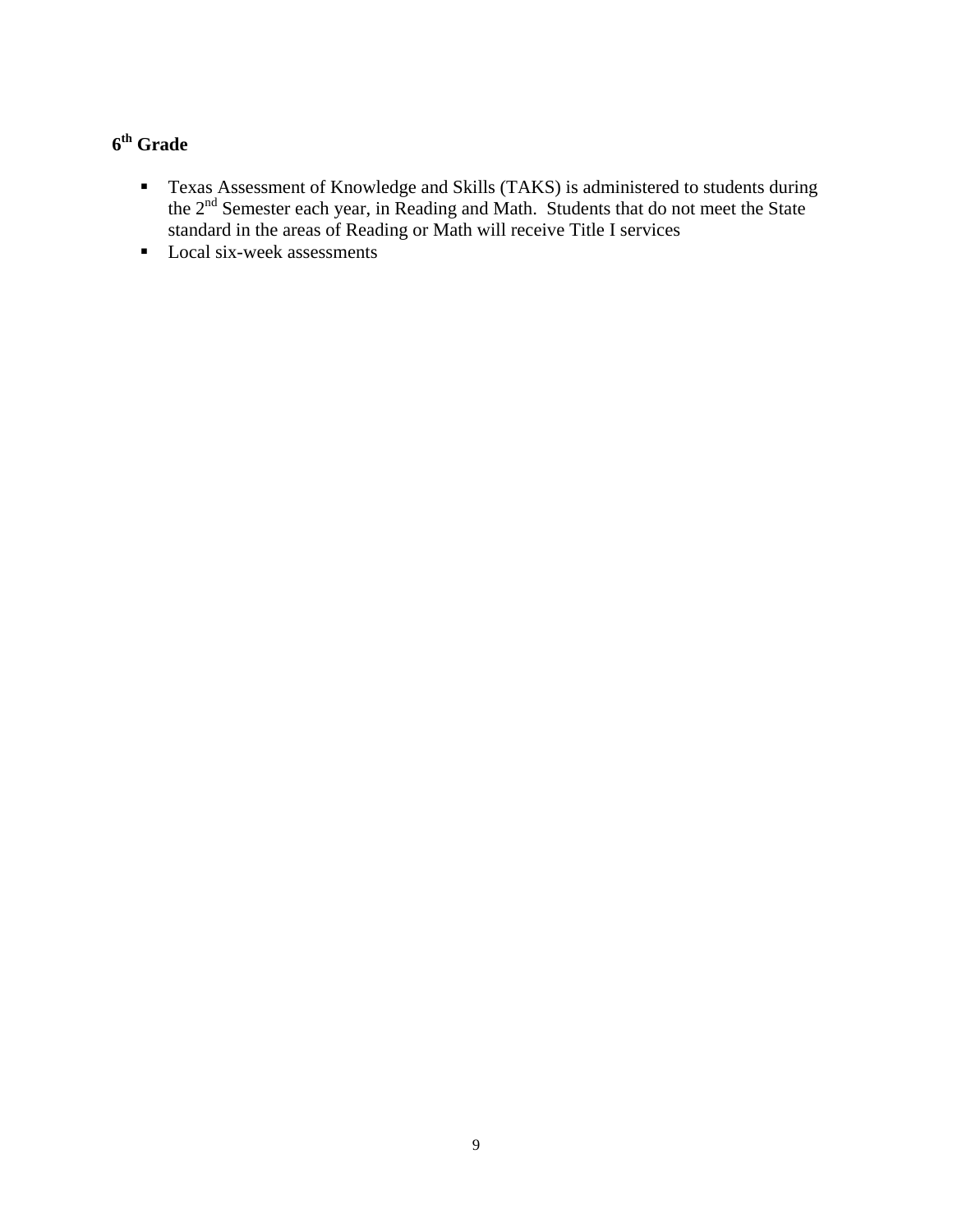# **Title I, Part C Migrant Programs**

#### **Definition**

The term "migratory child" means a child who is, or whose parent or spouse is, a migratory agricultural worker, including a migratory dairy worker, or a migratory fisher, and who, in the preceding 36 months, in order to obtain, or accompany such parent or spouse in order to obtain, temporary or seasonal employment in agricultural or fishing work, has moved from one school LEA to another.

#### **Goals – Title I, Part C**

The goal of the Princeton Independent School District's Migrant Program is to ensure that all migrant students reach challenging academic standards and graduate with a high school diploma (or complete a GED) that prepares them for responsible citizenship, further learning, and productive employment.

#### **Guidelines Title I, Part C**

- Support high-quality and comprehensive educational programs for migrant children to help reduce the educational disruption and other problems that result from repeated moves;
- **Ensure that migrant children who move among the States are not penalized in any manner** by disparities among the States in curriculum, graduation requirements, and State academic content and student academic achievement standards;
- Ensure that migrant children are provided with the appropriate educational services (including supportive services) that address their special needs in a coordinated and efficient manner;
- **Ensure that migrant children receive full and appropriate opportunities to meet the same** challenging State academic content and student academic achievement standards that all children are expected to meet;
- Design programs to help migrant children overcome educational disruption, cultural and language barriers, social isolation, various health-related problems, and other factors that inhibit the ability of such children to do well in school, and to prepare such children to make a successful transition to postsecondary education or employment; and
- **Ensure that migrant children benefit from State and local systemic reforms.**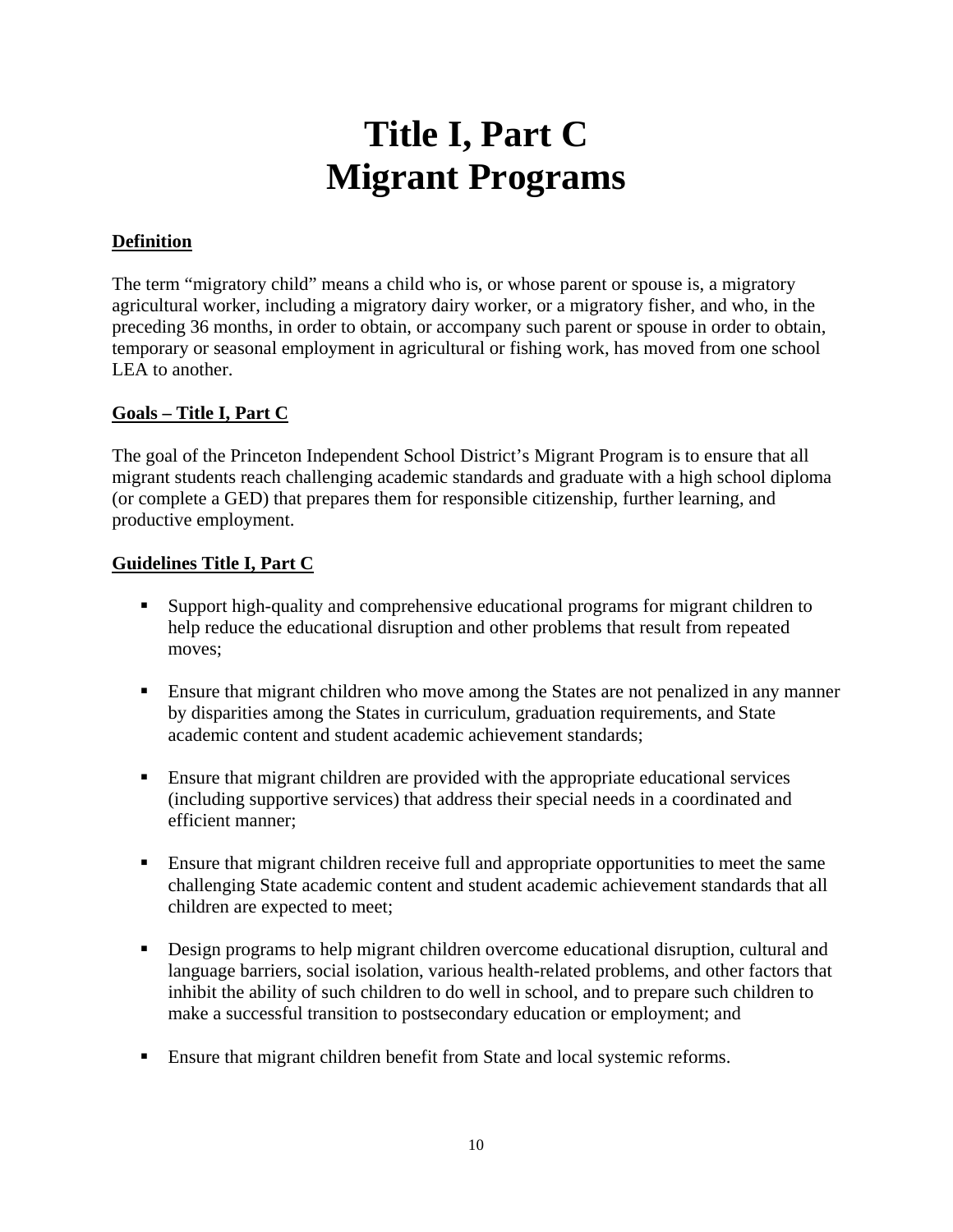#### **Seven Areas of Focus**

In order to meet the unique needs of Migratory Children as specified by federal law, the Texas Migrant Education Program has established the following Seven Areas of Focus to meet those needs and to accomplish the program goal:

- 1. Identification and Recruitment (ages 3 21)
- 2. New Generation System for Migrant Student Record Transfer (ages 3 21)
- 3. Migrant Services Coordination (ages 3 21)
- 4. Parental Involvement (ages 3 21)
- 5. Early Childhood Education (age 3 grade 2)
- 6. Secondary Credit Accrual and Exchange (grades  $7 12$ )
- 7. Graduation Enhancement (grades 9– 12)

#### **Program Organization Title I, Part C**

Princeton ISD participates in the Region 10 ESC shared services cooperative.

Through the shared services arrangement Region 10 ESC will:

- Develop and write the SSA Application and all necessary amendments or proposals that may be required for Migrant funds;
- Financial accounting to Title I, Part C Migrant Funds;
- Staff development and technical assistance for Migrant personnel;
- **Project evaluation and other coordinative functions required by the Texas Education** Agency;
- Assist with the identification/recruitment of Migrant students; and
- Operate the New Generation System Record Transfer System (NGS).

Princeton ISD focuses on the seven areas in the following ways:

- 1. Identification and Recruitment
	- Migrant Family Survey forms (English and Spanish) are enclosed in new student registration packets.
	- Campuses collect all forms.
	- Forms that are marked "Yes" on both:
		- o Has your family left the school district to look for work in the last three years?
		- o Did you move in search of work?

are forwarded to the Assistant Superintendent of Instruction.

- Family Survey forms are then forwarded to Region 10 ESC for verification.
- Verified Migrant Students are then eligible for services.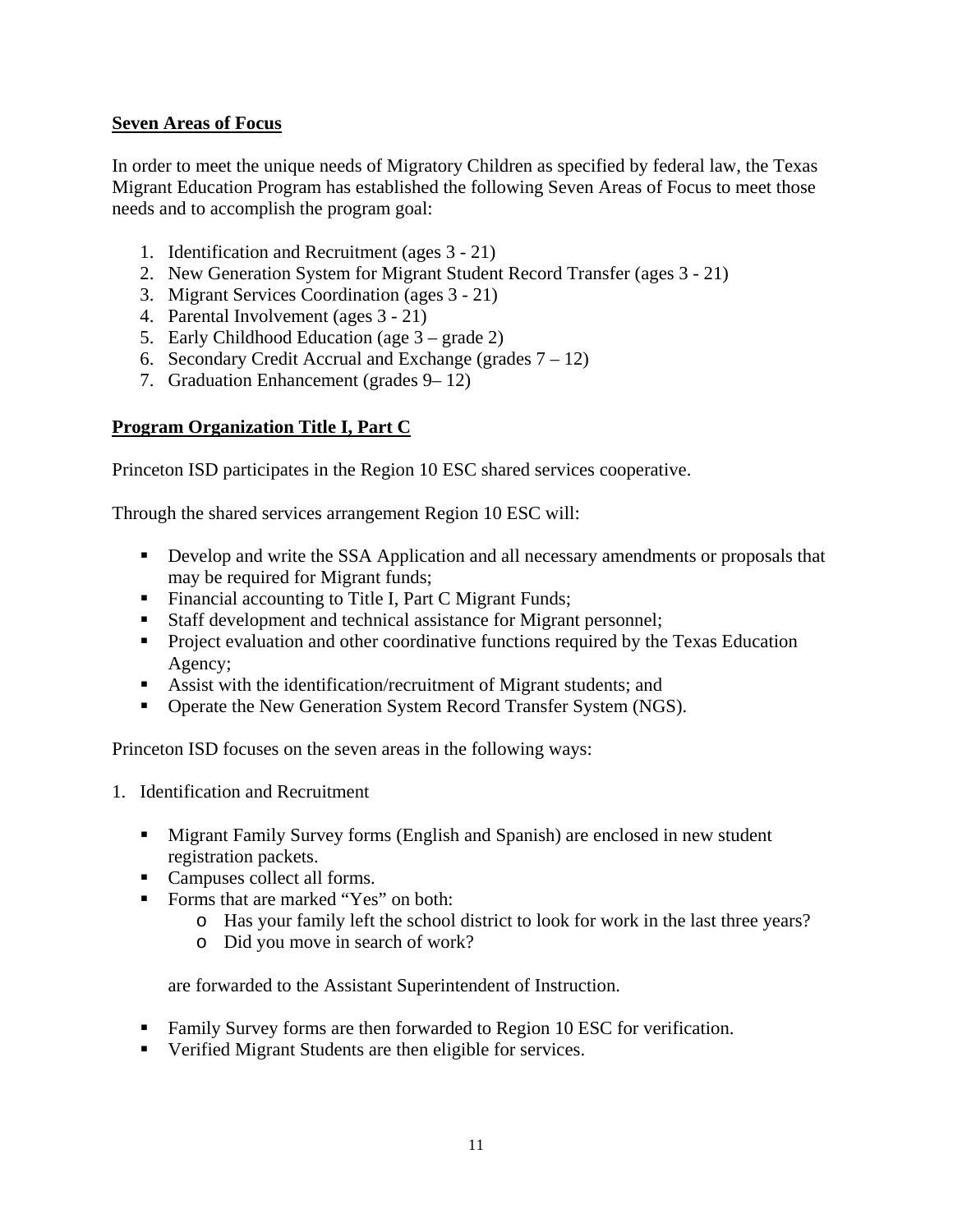2. New Generation System for Migrant Student Record Transfer

The Region 10 ESC enters all migrant students into the New Generation System. This allows Princeton ISD to receive information on the students from previous schools or to allow other schools to access student information from Princeton ISD.

3. Migrant Services Coordination

An up-to-date file is kept on each migrant student that includes birth certificates, social security numbers, immunization records, grades, credits earned, testing scores, and any health concerns. These records are made available to the parents from the Campuses. This contributes to a smooth transition from one school district to another or from state to state for the student and their family.

4. Parental Involvement

All of our parents are encouraged to attend campus activities such as Parent-Teacher Organizations (PTO). All notes from the school such as general information, field trips, holidays, and student report cards are sent home in the home language of the parents

5. Early Childhood Education

Princeton ISD offers a full day Pre-Kindergarten program, full day Kindergarten, and ½ day Summer School.

6. Secondary Credit Exchange and Accrual

At the end of each semester, credits earned by each Jr. High and High School student are forwarded to Region 10 ESC to be entered into the New Generation System. These records are maintained until a student either graduates or withdraws from the school system or no longer qualifies for the Migrant program. This information is also readily available on the Internet on the NGS program for any school personnel qualified to obtain it anywhere in the United States.

7. Graduation Enhancement

The Migrant Program coordinates with other programs such as Title I, Part A, Compensatory Education, Career and Technology Education, and ESL to enhance every student's odds of graduating.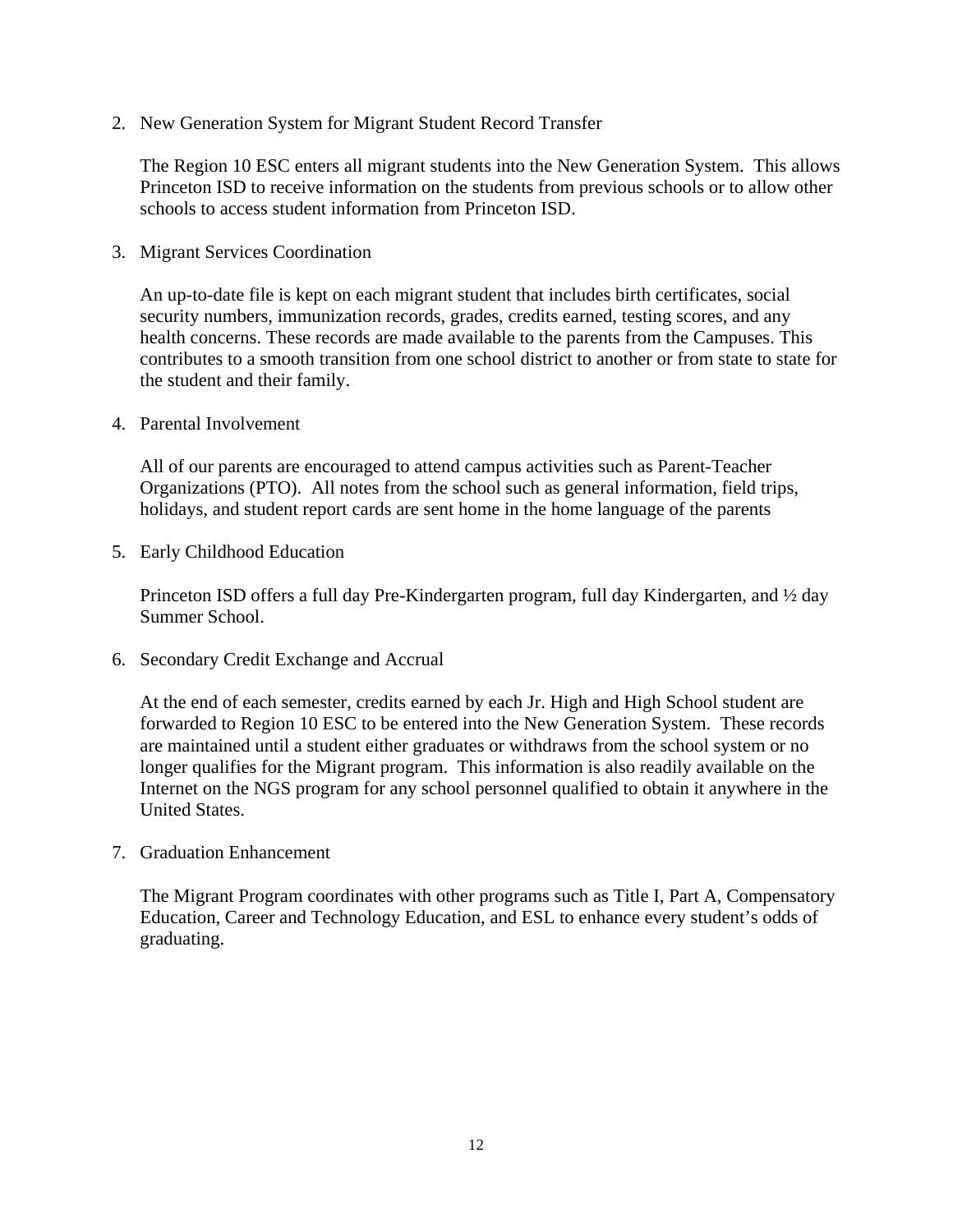In addition to the 7 areas of focus, Princeton ISD provides:

- School Supplies as needed;
- **Priority for Services are established utilizing the AEISIT data and the NGS mobility** report; and
- Intervention Plans are formulated for all Migrant Students who have failed, or are at risk of failing; have a QAD (qualifying arrival date) during the previous school year; or school interruption.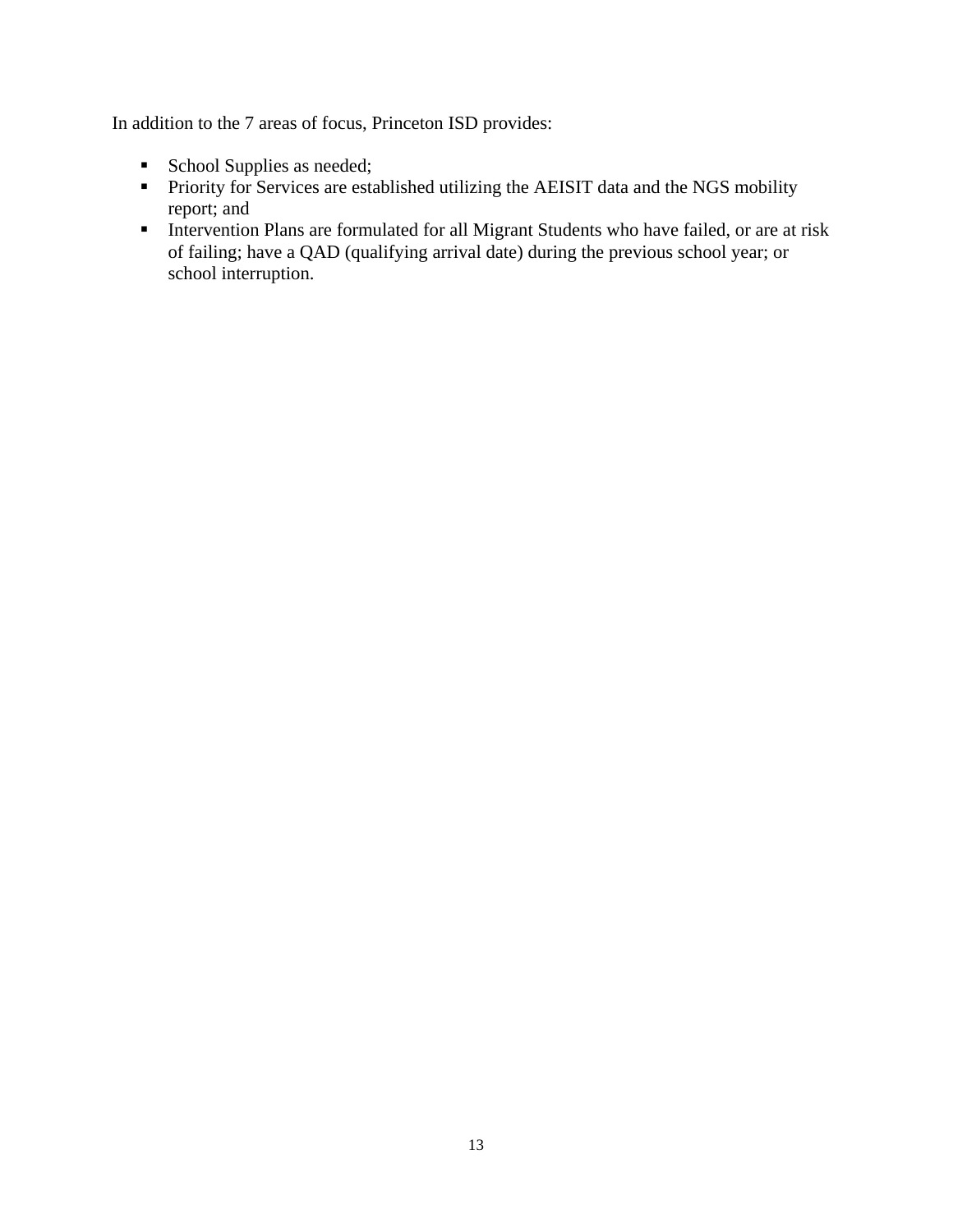# **Title II, Part A – Teacher and Principal Training and Recruitment**

#### **Goals Title II, Part A**

The goal of Title II, Part A is to improve student achievement by elevating teacher and principal quality through recruitment, hiring, and retention strategies to improve teacher and principal quality and increase the number of highly qualified teachers in the classroom and highly qualified principals and assistant principals in schools. The program uses scientifically based professional development interventions and holds districts and schools accountable for improvements in student academic performance.

#### **Guidelines Title II, Part A**

Funds must be spent to either:

- Improve quality of teachers / principals; or
- Increase quantity of teachers  $/$  principals.

#### **Program Organization Title II, Part A**

Princeton ISD participates in the Region 10 ESC shared services cooperative.

Through the shared services arrangement Region 10 ESC will:

- **Prepare the Standard Application System (SAS A200-03);**
- Serve as Fiscal Agent for the Title II, Part A Funds;
- Complete the Title II, Part A Evaluation Report;
- **Provide sustained, on-going staff development and follow-up activities based on needs** assessments of districts/campuses and scientific research;
- Provide regular meetings for designated contact person(s);
- **Provide a list of all trainings conducted and participants attending trainings to each** member district;
- Conduct meetings to explain the Title II, Part A funding and services available to all private/nonprofit schools; and
- Consult and plan with district when district participation is low to provide successful staff development.

Princeton ISD utilizes Title II, Part A funds to increase the quantity of Principals by providing a second Assistant Principal at Princeton High School.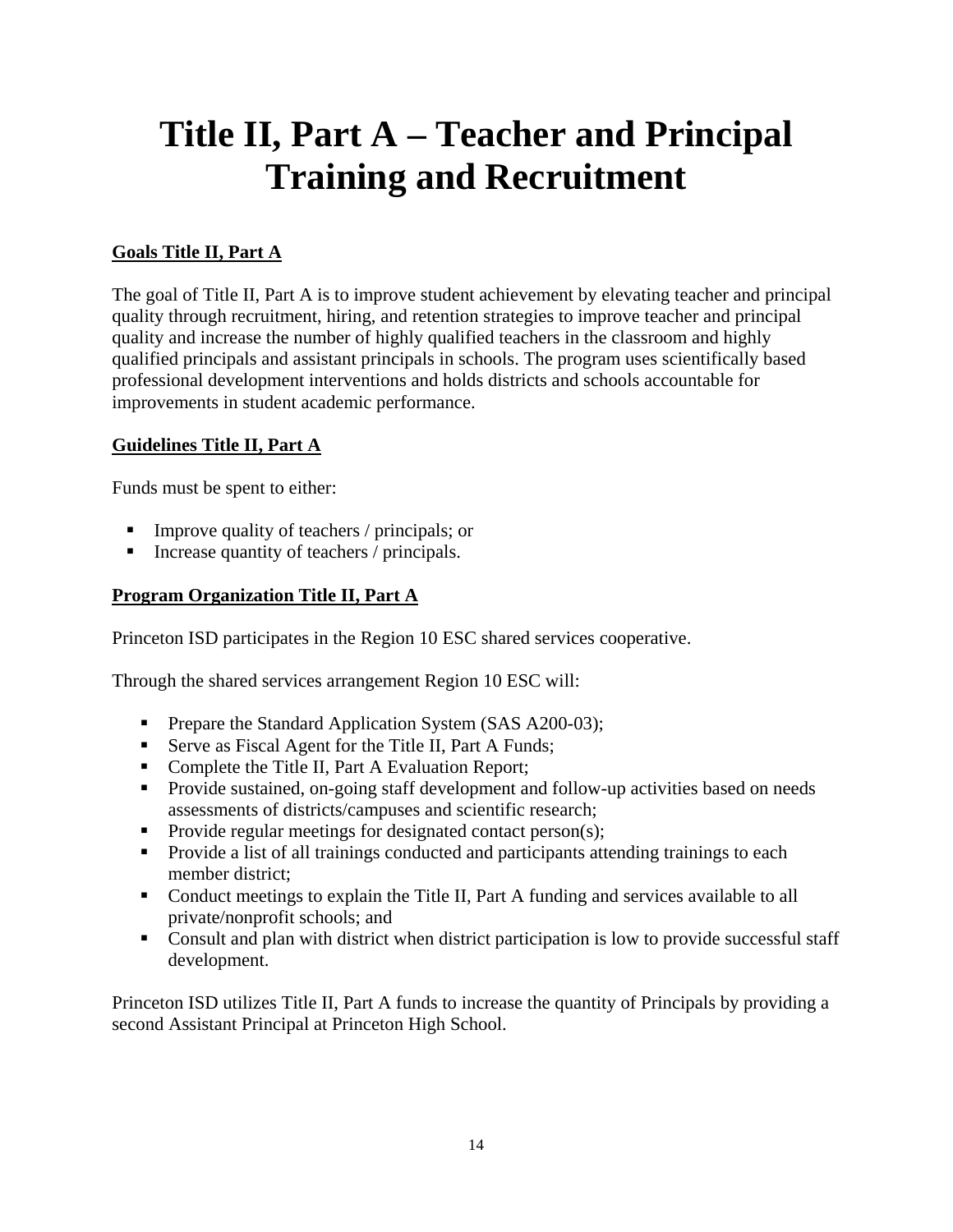# **Title II, Part D – Enhancing Education through Technology**

#### **Goals Title II, Part D**

The goal of Title II, Part D is to enhance education through technology by providing supplemental funds to improve student academic achievement through the use of technology in elementary and secondary schools. It is also designed to assist every student in becoming technologically literate by the end of eighth grade and to encourage the integration of technology resources and systems with teacher training and professional development to establish researchbased instructional models.

#### **Guidelines Title II, Part D**

Title II, Part D funds may be spent to:

- **Provide innovative initiatives using technology;**
- Increase access to technology; and
- Provide professional development in technology.

#### **Program Organization Title II, Part D**

Princeton ISD utilizes Title II, Part D funds in coordination with other funds to provide Intel Teach to the Future training for teachers and administrators.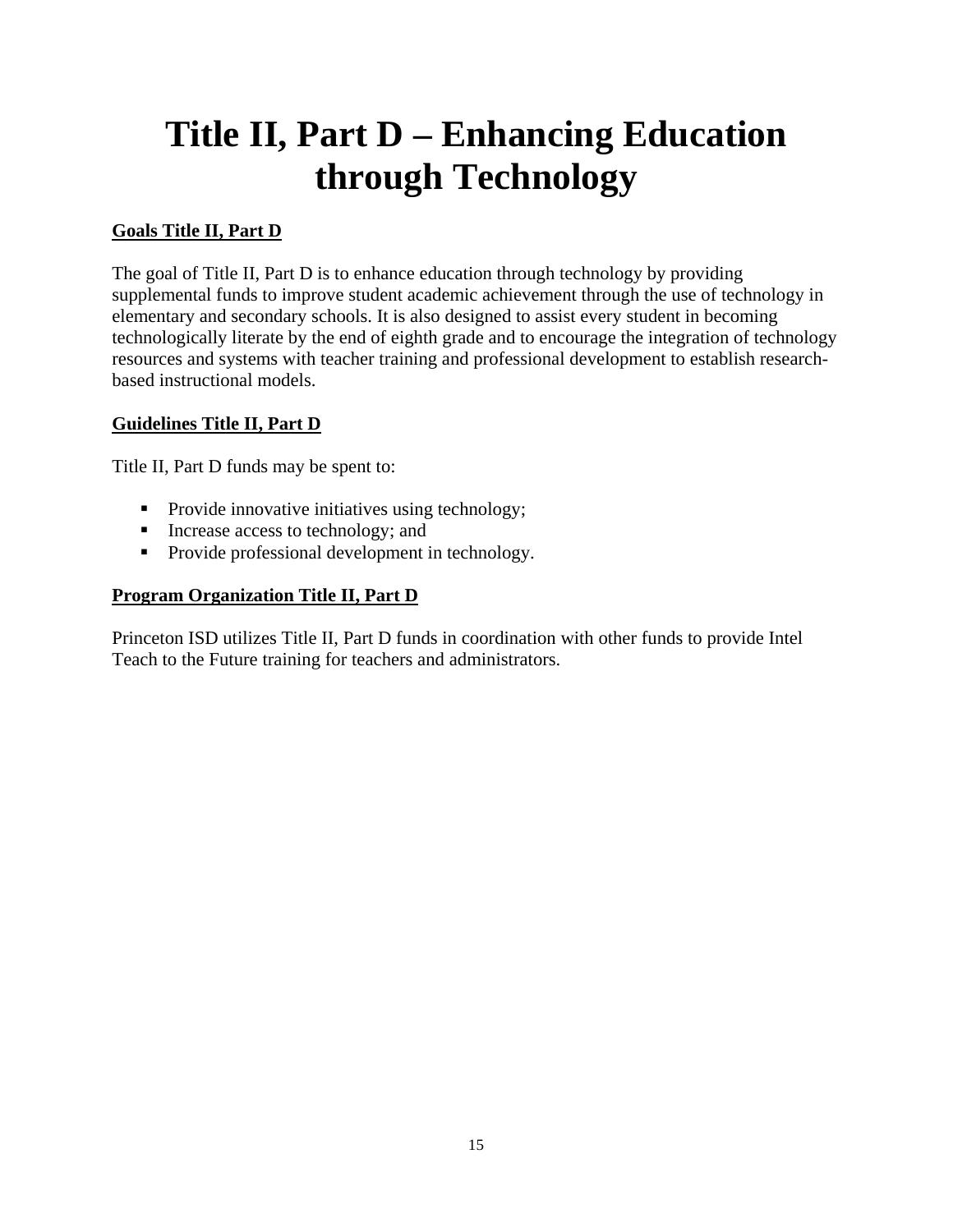# **Title III, Part A – English Language Acquisition and Language Enhancement**

#### **Goals Title III, Part A**

To ensure that children who are limited English proficient (LEP), including immigrant children and youth, attain English proficiency, develop high levels of academic attainment, and meet the same challenging academic content and student academic achievement standards as are expected of their English speaking peers.

#### **Guidelines Title III, Part A**

- To assist all LEP and immigrant students to achieve at high levels in the core academic subjects and achieve standards required in Title I, Section 1111(b)(1);
- To develop high-quality language instruction education programs designed to assist State educational agencies, local education agencies (LEAs) and schools in teaching LEP and immigrant students;
- To assist local education agencies to develop and enhance their capacity to provide highquality instructional programs designed to prepare LEP and immigrant students enter all-English instruction settings;
- To assist local education agencies and schools to build their capacity to establish, implement, and sustain language instruction education programs and programs of English language development for LEP students;
- To promote parental and community participation in language instruction educational programs for the parents and communities of LEP students;
- To streamline language instruction educational programs that help LEP and immigrant students develop proficiency in English while meeting challenging State academic content and student academic achievement standards;
- To hold local education agencies and schools accountable for increases in English proficiency and core academic content knowledge of LEP students; and
- To provide local education agencies the flexibility to implement the most effective language instruction programs based on scientifically based research. P.L. 107-110, Section 3102.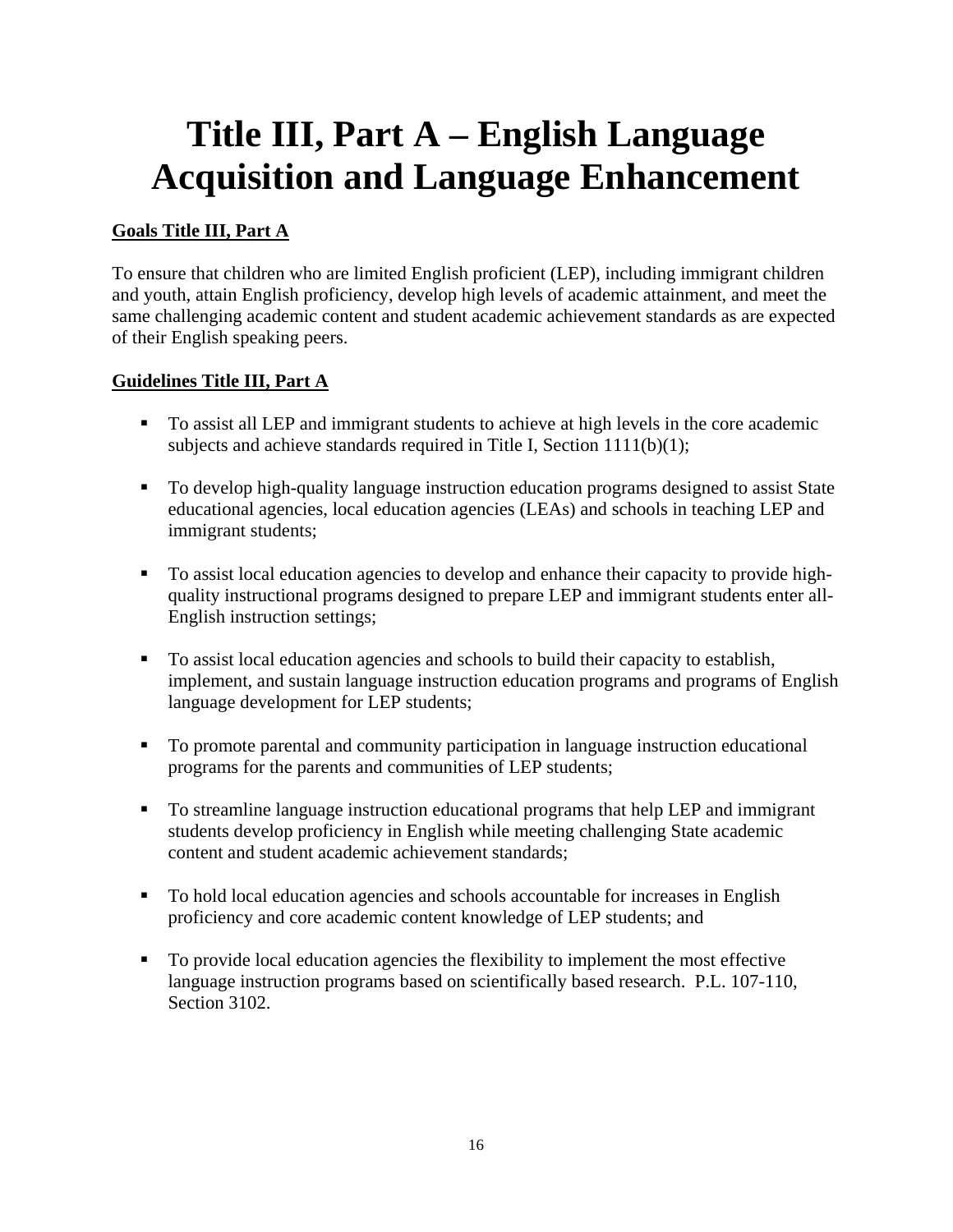#### **Program Organization Title III, Part A**

Princeton ISD participates in the Region 10 ESC shared services cooperative.

Through the shared services arrangement Region 10 ESC will:

- **Provide supplemental and research-based professional development in the area of** Bilingual/ESL and opportunities for increasing the number of certified ESL staff;
- **Provide assistance with program implementation in providing supplemental services to** children identified as LEP;
- Write and submit the SAS application and all necessary amendments or proposals that may be required by the Texas Education Agency;
- **Provide assistance with budget expenditures, project evaluation and financial accounting** for Title III supplemental funds as required by the Texas Education Agency;
- **Provide assistance as requested to district and participating campuses in assessing their** programs and future needs; and
- **Provide institutes and specialists' academies for development of campus-based** specialists.

Princeton ISD utilized Title III, Part A funds in conjunction with State Bilingual / ESL and other local funds to provide a comprehensive Bilingual / ESL program. (See Bilingual / ESL Handbook)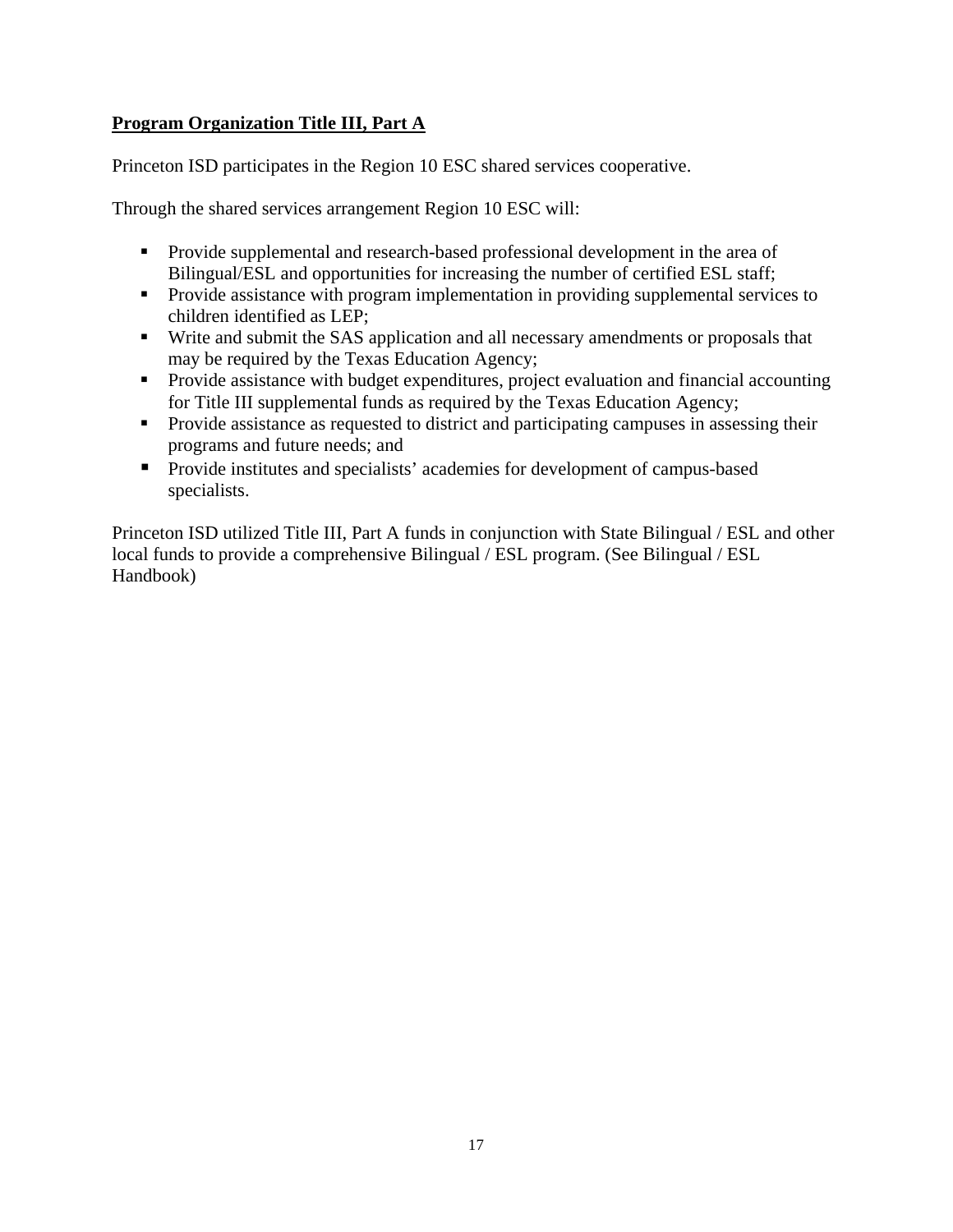### **Title IV – Safe and Drug Free Schools and Communities**

#### **Goals Title IV**

The goal of Title IV is to reduce the occurrences of violence and / or the use of alcohol and other drugs by developing and enhancing education programs targeting violence prevention and drug prevention strategies in elementary and secondary schools for all students and employees. The principles of effectiveness require school districts to conduct a needs assessment, use researchbased activities, establish performance measures, and include meaningful and ongoing consultation with parents.

#### **Guidelines Title IV**

Title IV, Part A is designed to support local programs that:

- 1) Prevent violence in and around schools;
- 2) Prevent the illegal use of alcohol, tobacco, and drugs;
- 3) Involve parents and communities; and
- 4) Are coordinated with related Federal, State, school, and community efforts and resources to foster a safe and drug-free learning environment that supports student academic achievement.

#### **Program Organization Title IV**

Princeton ISD offers a comprehensive drug and violence prevention program. As part of this program Title IV funds are used to provide Drug Dogs at a rate of 4 times per month, August through May.

Other drug and violence prevention activities provided from local funds include:

- Student resource officer;
- Co/extra curricular drug testing;
- Red ribbon campaign;
- $\blacksquare$  Drug education programs (targeted at  $5^{th}$  grade);
- Character education programs;
- Anti-bullying programs; and
- Guest speakers.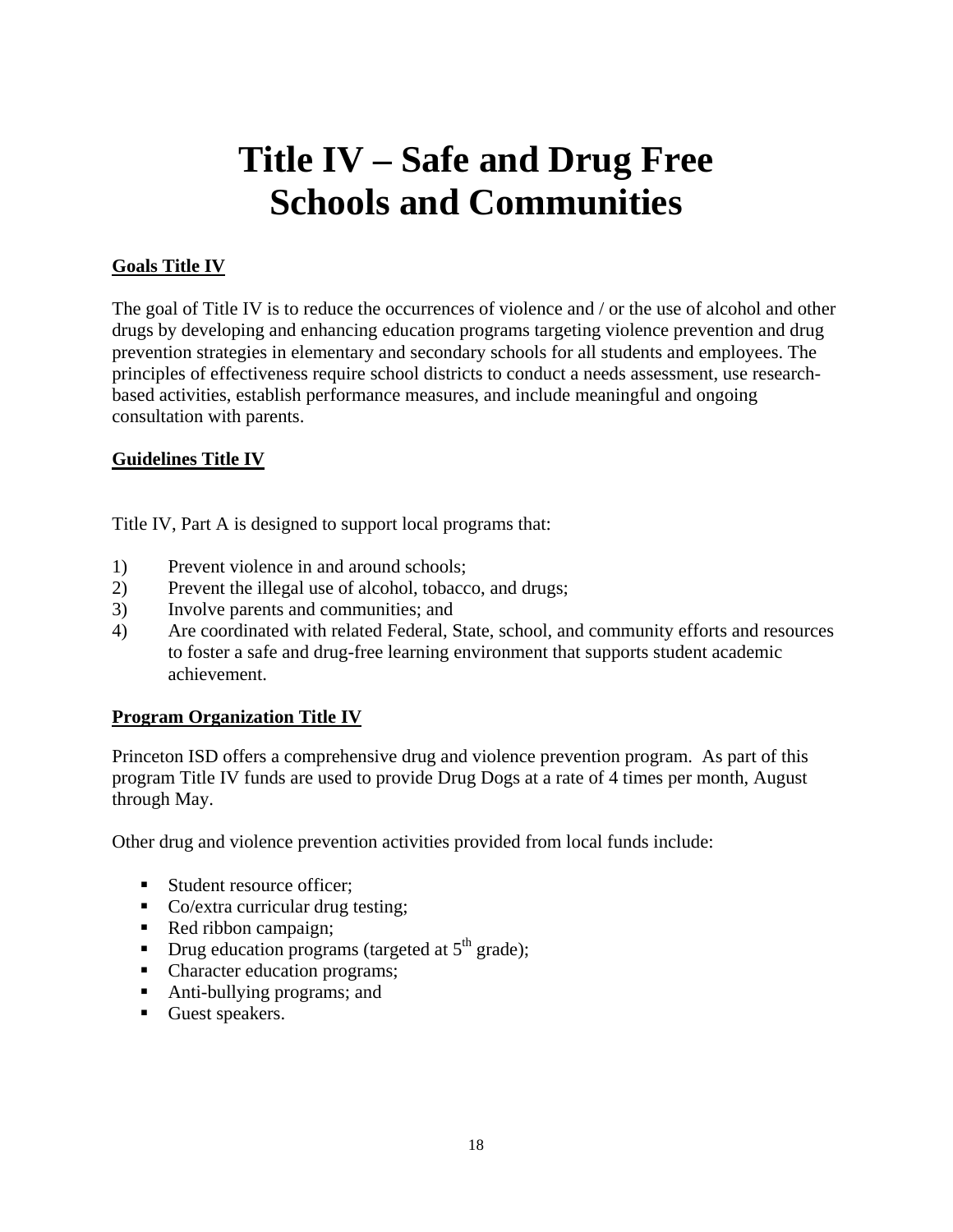# **Title V, Part A Innovative Education Programs**

#### **Goals Title V, Part A**

The goal of Title VI is to implement promising education reform programs, provide a continuing source of innovation and educational improvement, help meet the special educational needs of at-risk and high-need students, and support programs to improve school, student, and teacher performance.

#### **Guidelines Title V, Part A**

The Title V program is designed to

- Support local education reform efforts that are consistent with and support statewide education reform efforts;
- Implement promising educational reform programs and school improvement programs based on scientifically based research;
- **Provide a continuing source of innovation and educational improvement, including** support for programs to provide library services and instructional and media materials;
- Meet the educational needs of all students, including at-risk youth; and
- Develop and implement education programs to improve school, student, and teacher performance, including professional development activities and class size reduction programs.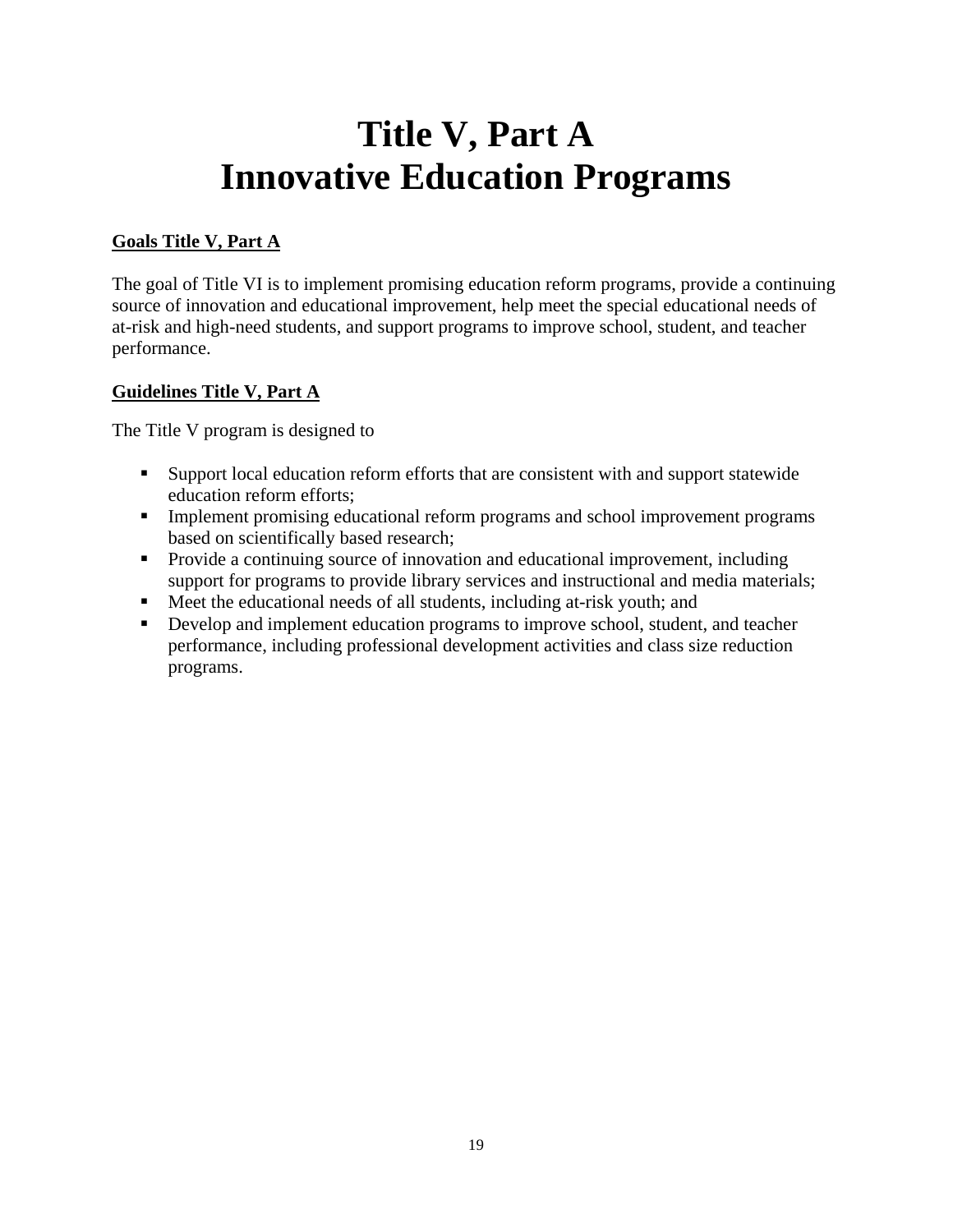#### **Program Organization Title V, Part A**

Princeton ISD participates in the Region 10 ESC shared services cooperative.

Through the shared services arrangement Region 10 ESC will:

- Prepare the Standard Application System;
- Serve as Fiscal Agent for the Title V, Part A funds;
- **Provide information for the Title V, Part A Evaluation report;**
- **Provide sustained, on-going staff development and follow-up activities based on needs** assessments of districts/campuses and scientific research;
- Provide regular meetings for the designated contact person(s);
- Conduct meetings to explain the Title V funding and services available to all private/nonprofit schools; and
- Consult and plan with district when district participation is low to provide successful staff development.

Princeton ISD uses Title V funds to supplement the purchase of library books. Guidelines for purchasing library books are teacher requests and accelerated reader books to add to our collection.